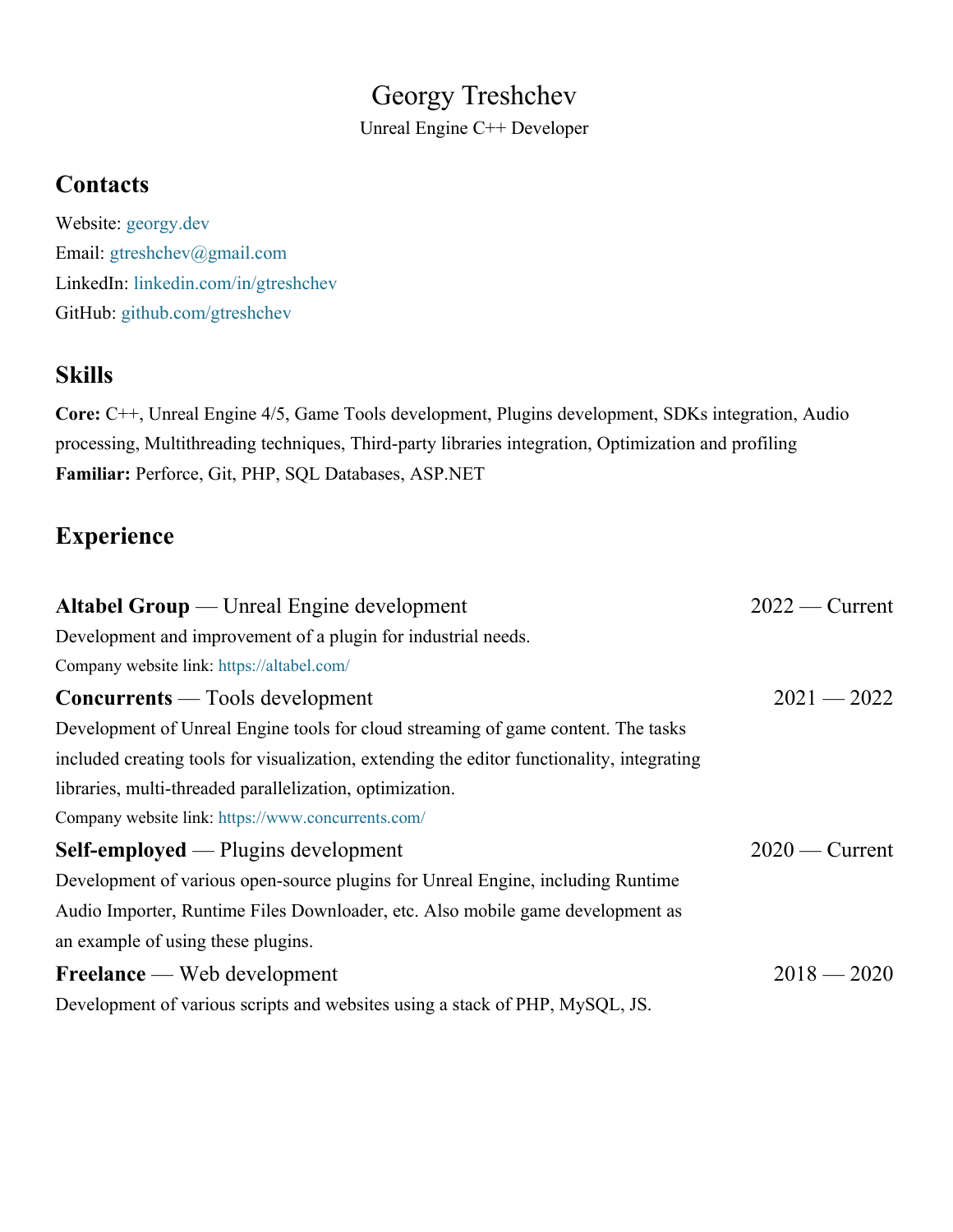# **Released projects**

| <b>Runtime Archiver</b>                                                               | 2022 |
|---------------------------------------------------------------------------------------|------|
| Runtime Archiver plugin for Unreal Engine. Cross-platform archiving and               |      |
| unarchiving directories and files.                                                    |      |
| https://github.com/gtreshchev/RuntimeArchiver                                         |      |
| <b>Android Native</b>                                                                 | 2022 |
| Android Native plugin for Unreal Engine that makes it easy to call Java functions via |      |
| JNI.                                                                                  |      |
| https://github.com/gtreshchev/AndroidNative                                           |      |
| <b>Audio Analysis Tools</b>                                                           | 2021 |
| Audio Analysis Tools plugin for Unreal Engine. Provides a variety of functions for    |      |
| analyzing audio data.                                                                 |      |
| https://github.com/gtreshchev/AudioAnalysisTools                                      |      |
| https://www.unrealengine.com/marketplace/product/audio-analysis-tools                 |      |
| <b>Hop Dash</b>                                                                       | 2020 |
| Mobile hyper-casual rhythm game as an example of personal plugins like "Runtime"      |      |
| Audio Importer" and "Runtime Files Downloader".                                       |      |
| Google Play link: https://play.google.com/store/apps/details?id=hop.dash              |      |
| <b>Runtime Audio Importer</b>                                                         | 2020 |
| Runtime Audio Importer plugin for Unreal Engine. Importing audio of various           |      |
| formats at runtime.                                                                   |      |
| https://github.com/gtreshchev/RuntimeAudioImporter                                    |      |
| https://www.unrealengine.com/marketplace/product/runtime-audio-importer               |      |
| <b>Runtime Files Downloader</b>                                                       | 2020 |
| Runtime Files Downloader plugin for Unreal Engine. Downloading files over HTTP /      |      |
| HTTPS at runtime.                                                                     |      |
| https://github.com/gtreshchev/RuntimeFilesDownloader                                  |      |
| https://www.unrealengine.com/marketplace/product/runtime-files-downloader             |      |